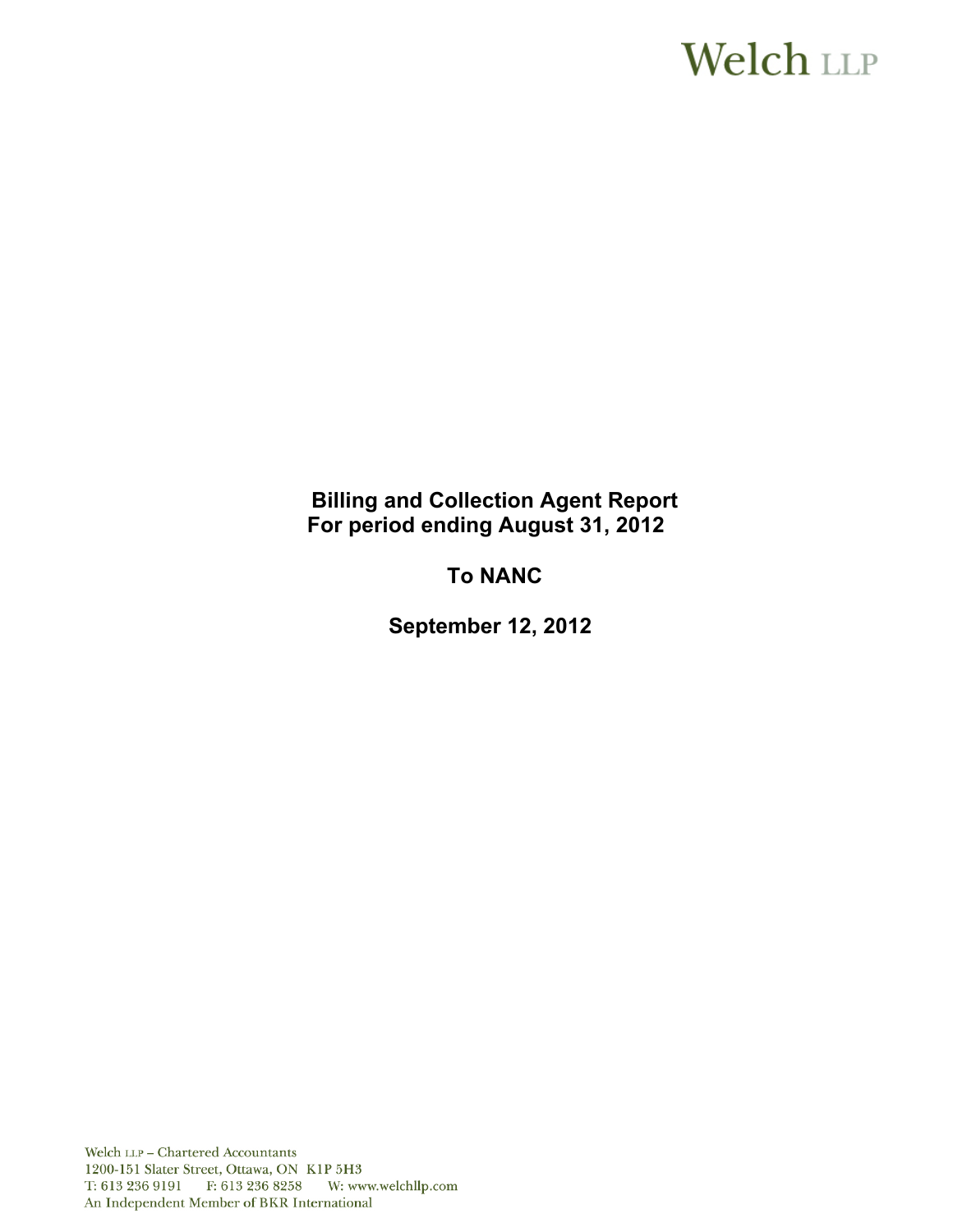### **NANPA FUND STATEMENT OF FINANCIAL POSITION AUGUST 31, 2012**

| <b>Assets</b>                                                         |                 |
|-----------------------------------------------------------------------|-----------------|
| Cash Balance in bank account                                          | \$<br>3,132,062 |
| Receivable from US Carriers<br>400,344                                |                 |
| Receivable from Canada                                                |                 |
| Receivable from Caribbean countries<br>3,629                          |                 |
| Receivables forwarded to FCC for collection (Over 90 days)<br>103,014 |                 |
| Allowance for uncollectible accounts<br>(199,000)                     | 307,987         |
| Prepaid maintenance contract                                          |                 |
| <b>Total assets</b>                                                   | 3,440,049       |
| Less: Accrued liabilities (see below for makeup)                      | (541, 169)      |
| <b>Fund balance</b>                                                   | \$<br>2,898,880 |
|                                                                       |                 |

**Makeup of Accrued Liabilities** (see following page for additional details)

| Welch LLP                             |         | 23.443  |
|---------------------------------------|---------|---------|
| <b>NEUSTAR Pooling 1K Block</b>       |         | 181.615 |
| NEUSTAR Pooling - pANI administration |         | 54.237  |
| <b>NEUSTAR NANP Administration</b>    | 276.207 |         |
| Data Collection Agent - USAC          |         | 5,667   |
|                                       |         | 541,169 |

**\*\*\*\*\*\*\*\*\*\*\*\*\*\*\*\*\*\*\*\*\*\*\*\*\*\*\*\*\*\*\*\*\*\*\*\*\*\*\*\*\*\*\*\*\*\*\*\*\*\*\*\*\*\*\*\*\*\*\*\*\*\*\*\*\*\*\*\*\*\*\*\*\*\*\*\*\***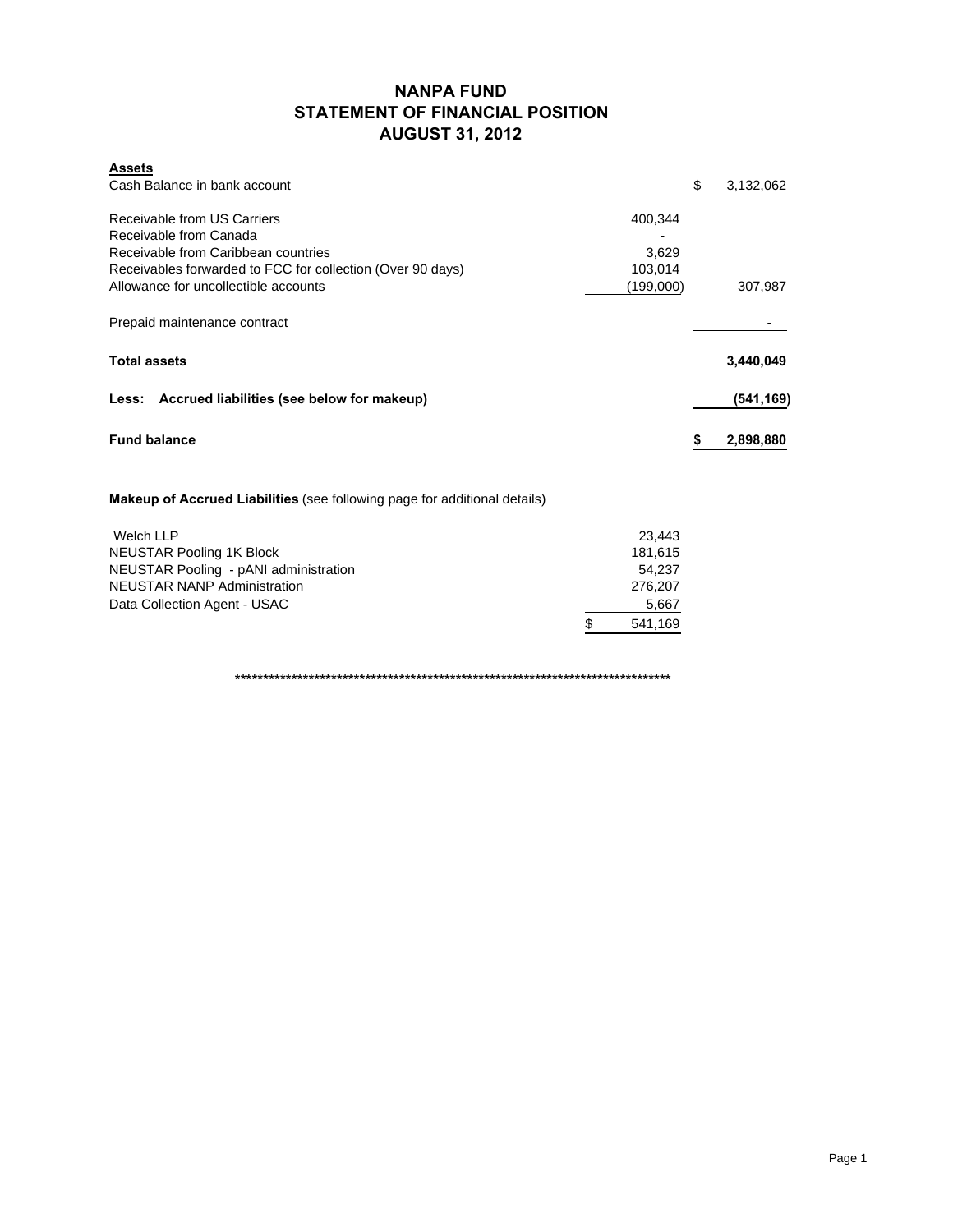#### **NANPA FUND FORECASTED STATEMENT OF CHANGES IN FUND BALANCE JULY 2012 TO JUNE 2013**

|                                                         |            | Actual                 |                        |                        |                      |                          |                      | <b>Budgeted</b>     |                       |                          |                       |                        |                                    |                         |                     | Variance between                               |
|---------------------------------------------------------|------------|------------------------|------------------------|------------------------|----------------------|--------------------------|----------------------|---------------------|-----------------------|--------------------------|-----------------------|------------------------|------------------------------------|-------------------------|---------------------|------------------------------------------------|
|                                                         |            | <b>Jul-12</b>          | Aug-12                 | Sep-12                 | Oct-12               | <b>Nov-12</b>            | <b>Dec-12</b>        | $Jan-13$            | Feb-13                | <b>Mar-13</b>            | Apr-13                | $May-13$               | <b>Jun-13</b>                      | <b>Total</b>            | <b>Budget</b>       | forecasted results and<br>budget at June 30/13 |
| Revenue<br><b>International Contributions</b>           |            |                        |                        |                        |                      |                          |                      |                     |                       |                          |                       |                        |                                    |                         |                     |                                                |
| Canada<br>Caribbean countries                           | (1)<br>(1) | 13,106<br>16,290       | 6,553<br>$\sim$        | 6,553<br>$\sim$        | 6,553<br>$\sim$      | 6,553<br>$\sim$          | 6,553<br>$\sim$      | 6,553<br>$\sim$ $-$ | 6,553<br>$\sim$       | 6,552<br>$\sim$          | 6,552<br>$\sim$       | 6,552<br>$\sim$        | $\overline{\phantom{a}}$<br>$\sim$ | 78,633<br>16,290        | 78,633<br>16,290    |                                                |
| <b>Total International Contributions</b>                |            | 29.396                 | 6.553                  | 6.553                  | 6.553                | 6.553                    | 6.553                | 6.553               | 6,553                 | 6.552                    | 6.552                 | 6.552                  | $\sim$                             | 94,923                  | 94,923              |                                                |
| Domestic Contributions - US carriers                    | (1)        | 2,813,096              | 229,900                | 238,988                | 238,988              | 238,988                  | 238,988              | 238,988             | 238,988               | 238,988                  | 238.988               | 238,988                |                                    | 5,193,888               | 5,139,392           | 54,496                                         |
| Late filing fees for Form 499A                          | (2)        | 1,900                  | 3,100                  |                        |                      |                          |                      |                     |                       |                          |                       |                        | 85,000                             | 83,800                  | 85,000              | 1,200                                          |
| Interest income                                         | (3)        | 1,017                  | 589                    | 500                    | 500                  | 500                      | 500                  | 500                 | 500                   | 500                      | 500                   | 500                    | 500                                | 6,606                   | 6,000               | 606                                            |
| <b>Total revenue</b>                                    |            | 2.845.409              | 233.942                | 246.041                | 246.041              | 246.041                  | 246.041              | 246.041             | 246.041               | 246.040                  | 246,040               | 246.040                | 85,500                             | 5.379.217               | 5.325.315           | 53,902                                         |
| <b>Expenses</b><br><b>NANPA Administration</b>          | (4), (7)   | 276,207                | 276,207                | 276,207                | 276,207              | 276,207                  | 276,207              | 276,207             | 276,207               | 276,207                  | 160.804               | 160,804                | 160,804                            | 2,968,275               | 1,632,000           | 1,336,275                                      |
| 1K Block Pooling Administration                         | (4), (8)   | 181,614                | 181,614                | 181,614                | 181,614              | 181,614                  | 181,614              | 181,614             | 181,614               | 181,614                  | 181,614               | 181,614                | 181,614                            | 2,179,368               | 2,179,368           |                                                |
| pANI                                                    | (9)        | 74,935                 | 54,237                 | 9,973                  | 9,973                | 9,973                    | 9,973                | 9,973               | 9,972                 | 9,972                    | 9,972                 | 9,972                  | 9,972                              | 228,897                 | 214,260             | 14,637                                         |
| <b>Billing and Collection</b>                           |            |                        |                        |                        |                      |                          |                      |                     |                       |                          |                       |                        |                                    |                         |                     |                                                |
| Welch LLP                                               | (4)        | 23,443                 | 23,443                 | 23,443                 | 23,443               | 23,443                   | 23,443               | 23,443              | 23,443                | 23,443                   | 23,443                | 23,443                 | 23,444                             | 281,317                 | 281,317             | 1,774)                                         |
| Data Collection Agent<br><b>Annual Operations Audit</b> | (5)<br>(6) | 5,042<br>$\sim$        | 4,518<br>$\sim$        | 5,667<br>40,000        | 5,667<br>$\sim$      | 5,667<br>$\sim$          | 5,667                | 5,667<br>$\sim$     | 5,667<br>$\sim$       | 5,666<br>$\sim$          | 5,666<br>$\sim$       | 5,666                  | 5,666<br>$\sim$                    | 66,226<br>40,000        | 68,000<br>40,000    |                                                |
| <b>Bank Charges</b>                                     | (10)       | 1.471                  | 5.795                  | 1,925                  | 1,925                | 1.925                    | 1,925                | 1,925               | 1.925                 | 1,925                    | 1,925                 | 1,925                  | 1,925                              | 26,516                  | 23,100              | 3,416                                          |
| <b>Carrier Audits</b>                                   | (11)       | $\sim$                 | $\sim$                 | $\sim$                 | $\sim$               | $\overline{\phantom{a}}$ |                      | $\sim$              | 300,000               | $\overline{\phantom{a}}$ | $\sim$                | $\sim$                 | $\sim$                             | 300,000                 | 300,000             |                                                |
| Bad debt expense                                        | (12)       | 310                    | 21,532                 | 3,334                  | 3,334                | 3,333                    | 3,333                | 3,333               | 3,333                 | 3,333                    | 3,333                 | 3,333                  | 3,333                              | 12,110                  | 40,000              | 27,890                                         |
| <b>Total expenses</b>                                   |            | 563,022                | 524,282                | 542,163                | 502,163              | 502,162                  | 502,162              | 502,162             | 802,161               | 502,160                  | 386,757               | 386,757                | 386,758                            | 6,102,709               | 4,778,045           | 1,324,664                                      |
| Net revenue (expenses)                                  |            | 2,282,387              | 290,340)               | 296,122)               | 256,122)             | 256,121)                 | 256,121)             | 256,121)            | 556,120)              | 256,120) (               | 140,717) (            | 140,717) (             | $301,258$ ) (                      | 723,492)                | 547,270             | 1,270,762)                                     |
| Opening fund balance                                    |            | 906,833                | 3,189,220              | 2,898,880              | 2,602,758            | 2,346,636                | 2,090,515            | 1,834,394           | 1,578,273             | 1,022,153                | 766,033               | 625,316                | 484,599                            | 906,833                 | 952,730             | 45,897                                         |
| <b>Closing fund balance</b>                             |            | 3,189,220              | 2,898,880              | 2,602,758              | 2,346,636            | 2,090,515                | 1,834,394            | 1,578,273           | 1,022,153             | 766,033                  | 625,316               | 484,599                | 183,341                            | 183,341                 | 1,500,000           | 1,316,659                                      |
|                                                         |            |                        |                        |                        |                      |                          |                      |                     |                       |                          |                       |                        |                                    |                         |                     |                                                |
| Fund balance makeup:<br>Contingency<br>Surplus          |            | 1.500.000<br>1,689,220 | 1.500.000<br>1,398,880 | 1.500.000<br>1,102,758 | 1,500,000<br>846,636 | 1.500.000<br>590,515     | 1.500.000<br>334,394 | 1.500.000<br>78,273 | 1.500.000<br>477,847) | 1.500.000<br>733,967)    | 1.500.000<br>874,684) | 1.500.000<br>1,015,401 | 1,500,000<br>1,316,659)            | 1,500,000<br>1,316,659) | 1,500,000<br>$\sim$ |                                                |
|                                                         |            | 3,189,220              | 2,898,880              | 2,602,758              | 2,346,636            | 2,090,515                | 1,834,394            | 1,578,273           | 1,022,153             | 766,033                  | 625,316               | 484,599                | 183,341                            | 183,341                 | 1.500.000           |                                                |

- 
- **(8)** No commentary

#### **Assumptions: Reconciliation of forecast at June 30, 2013 to budget**

| (1) The US carrier contributions for the period from July 2012 to June 2013 and the International contributions are based upon actual billings.              | Budgeted fund balance at June 30/13 - contingency                            | 1,500,000     |
|--------------------------------------------------------------------------------------------------------------------------------------------------------------|------------------------------------------------------------------------------|---------------|
| (2) These fees represent the \$100 late filing fee charged to those companies that do not file the Form 499A by the due date.                                | Increase in fund balance between budget period (February 2012) and June 2012 | (45, 897)     |
| (3) Interest income projections are estimates                                                                                                                | Additional billings over estimate from budget                                | 54,496        |
| (4) The cost for 1K Block Pooling is based on the contract in force up to August 15, 2012.<br>The cost of NANPA Administration is based on the new contract. | Late filing fees (reversal) for Form 499A                                    | (1,200)       |
| The cost of B&C Agent is based on the interim contract with Welch LLP in force until December 31, 2012.                                                      | Over estimate of interest earned to date compared to budget                  | 606           |
| (5) The expense for the Data Collection Agent is based on estimate of costs by USAC for the 2012 calendar year.                                              | NANP Admin - difference between budget and actual contract awarded           | (1, 336, 275) |
| (6) The cost for the annual operations audit performed by Ernst & Young is \$40,000.                                                                         | NANP Admin - change orders issued                                            |               |
| (7) No commentary                                                                                                                                            | Additional billings from B & C Agent due to renewal of contract              |               |
| (8) No commentary                                                                                                                                            | Data Collection fees - Adiustment to actual from budget                      | 1,774         |
| (9) The cost of ongoing permanent pANI administration is an estimate.                                                                                        | Bad debts not budgeted for                                                   | 27,890        |
| (10) Bank fees are an expense to the Fund.                                                                                                                   | Pooling change orders                                                        | (16, 237)     |
| (11) The budget allowed \$300,000 for carrier audits.                                                                                                        | Carrier audits that will not be performed                                    |               |
| (12) The allowance covers all accounts considered potentially uncollectible at August 31, 2012. This will be covered by the contingency allowance.           | Permanent pANi                                                               | 1,600         |
|                                                                                                                                                              | Bank fees to be covered by Fund under new B&C Agent interim contract         | (3, 416)      |
|                                                                                                                                                              | Forecasted fund balance at June 30/13                                        | 183,341       |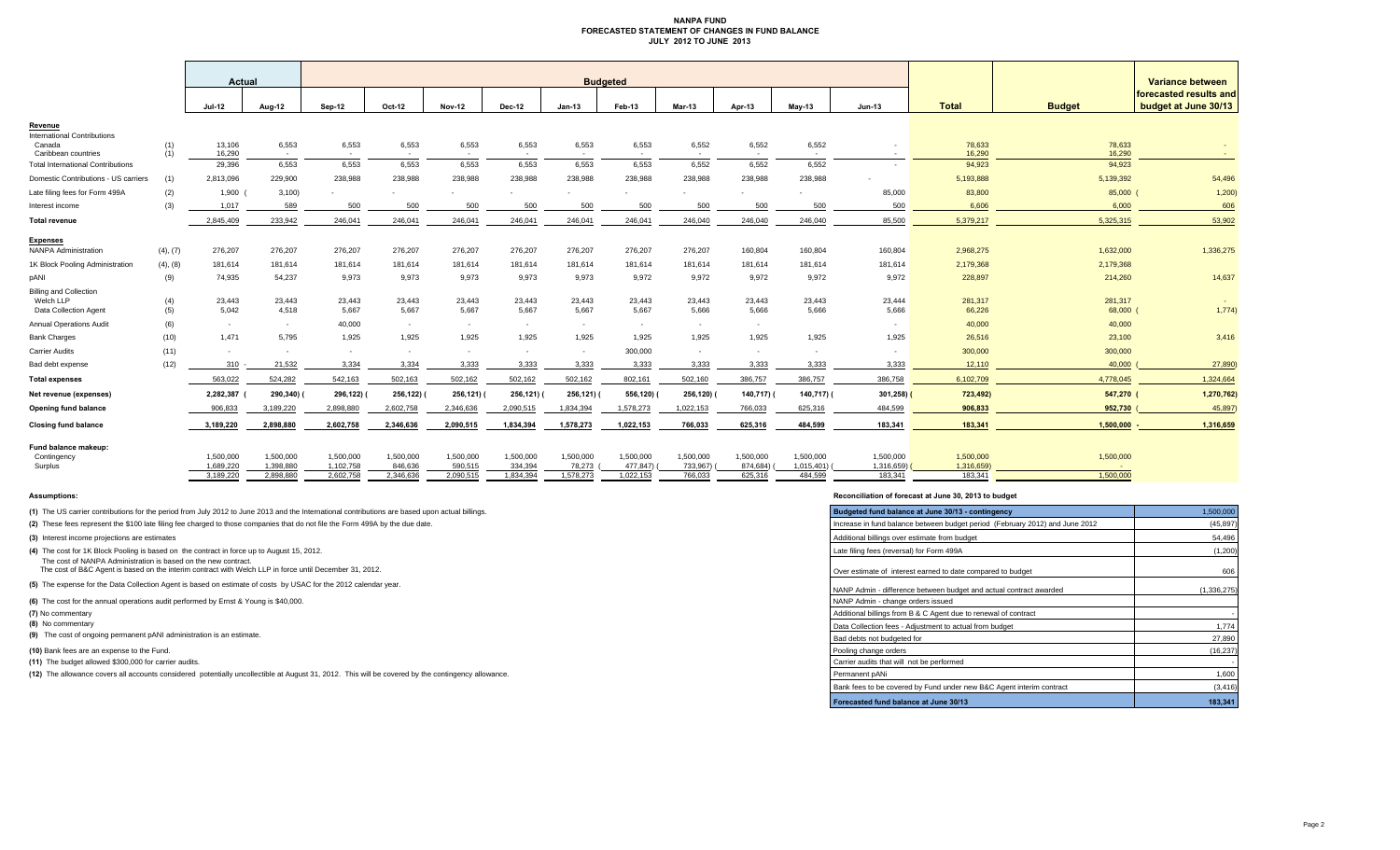#### **CURRENT AND FORECASTED LIABILITIES**

|                                                                                      |               |                                           | Current |         |         |               |         |         |         |
|--------------------------------------------------------------------------------------|---------------|-------------------------------------------|---------|---------|---------|---------------|---------|---------|---------|
|                                                                                      |               |                                           | Aug-12  | Sep-12  | Oct-12  | <b>Nov-12</b> | Dec-12  | Jan-13  | Feb-13  |
| <b>NEUSTAR - NANPA Administration contract</b>                                       |               |                                           | 276,207 | 276,207 | 276,207 | 276,207       | 276,207 | 276,207 | 276,207 |
| - Payment authorized by the FCC in August                                            |               |                                           |         |         |         |               |         |         |         |
| <b>July 2012</b>                                                                     | 276,207       |                                           |         |         |         |               |         |         |         |
|                                                                                      |               |                                           |         |         |         |               |         |         |         |
|                                                                                      |               |                                           |         |         |         |               |         |         |         |
| - Authorization by the FCC has not been received for payment                         |               |                                           |         |         |         |               |         |         |         |
| August 2012                                                                          |               | \$<br>276,207<br>$\overline{\phantom{a}}$ |         |         |         |               |         |         |         |
|                                                                                      |               | \$<br>276,207                             |         |         |         |               |         |         |         |
|                                                                                      |               |                                           |         |         |         |               |         |         |         |
| <b>NEUSTAR - Block Pooling contract</b><br>- Payment authorized by the FCC in August |               |                                           | 181,615 | 181,614 | 181,614 | 181,614       | 181,614 | 181,614 | 181,614 |
| <b>July 2012</b>                                                                     | \$<br>181,615 |                                           |         |         |         |               |         |         |         |
|                                                                                      |               |                                           |         |         |         |               |         |         |         |
| - Authorization by the FCC has not been received for payment                         |               |                                           |         |         |         |               |         |         |         |
| August 2012                                                                          |               | \$<br>181,615<br>$\sim$                   |         |         |         |               |         |         |         |
|                                                                                      |               | \$<br>181,615                             |         |         |         |               |         |         |         |
|                                                                                      |               |                                           |         |         |         |               |         |         |         |
| Welch LLP - Billing & Collection Agent<br>- Payment authorized by the FCC in August  |               |                                           | 23,443  | 23,443  | 23,443  | 23,443        | 23,443  | 23,443  | 23,443  |
| <b>July 2012</b>                                                                     | 23,443        |                                           |         |         |         |               |         |         |         |
|                                                                                      |               |                                           |         |         |         |               |         |         |         |
|                                                                                      |               |                                           |         |         |         |               |         |         |         |
| - Authorization by the FCC has not been received for payment                         |               |                                           |         |         |         |               |         |         |         |
| August 2012                                                                          |               | \$<br>23,443                              |         |         |         |               |         |         |         |
|                                                                                      |               | \$<br>23,443                              |         |         |         |               |         |         |         |
|                                                                                      |               |                                           |         |         |         |               |         |         |         |
| <b>USAC - Data Collection Agent</b><br>- Payment authorized by the FCC in Augus      |               |                                           | 5,667   | 5,667   | 5,667   | 5,667         | 5,667   | 5,667   | 5,667   |
| June 2012                                                                            | 4290          |                                           |         |         |         |               |         |         |         |
| <b>July 2012</b>                                                                     | 4,518         |                                           |         |         |         |               |         |         |         |
|                                                                                      |               |                                           |         |         |         |               |         |         |         |
| - Authorization by the FCC has not been received for paymen                          |               |                                           |         |         |         |               |         |         |         |
| August 2012                                                                          |               | \$<br>5,667                               |         |         |         |               |         |         |         |
|                                                                                      |               |                                           |         |         |         |               |         |         |         |
| <b>Carrier audits</b>                                                                |               |                                           |         |         |         |               |         |         | 300,000 |
|                                                                                      |               |                                           |         |         |         |               |         |         |         |
|                                                                                      |               |                                           |         |         |         |               |         |         |         |
| Ernst & Young LLP- Annual operations audit                                           |               | \$<br>$\overline{\phantom{a}}$            |         | 40,000  |         |               |         |         |         |
|                                                                                      |               |                                           |         |         |         |               |         |         |         |
| <b>NEUSTAR - pANI administration</b>                                                 |               |                                           | 54,237  | 9,973   | 9,973   | 9,973         | 9,973   | 9,973   | 9,973   |
|                                                                                      |               |                                           |         |         |         |               |         |         |         |
| - Payment authorized by the FCC in August                                            |               |                                           |         |         |         |               |         |         |         |
| <b>July 2012</b>                                                                     | 74,934        |                                           |         |         |         |               |         |         |         |
| - Authorization by the FCC has not been received for payment                         |               |                                           |         |         |         |               |         |         |         |
| August 2012                                                                          |               | \$<br>54,237                              |         |         |         |               |         |         |         |
|                                                                                      |               |                                           |         |         |         |               |         |         |         |
|                                                                                      |               |                                           |         |         |         |               |         |         |         |
|                                                                                      |               |                                           |         |         |         |               |         |         |         |
| <b>Bank Fees</b>                                                                     |               |                                           |         | 1,925   | 1,925   | 1,925         | 1,925   | 1,925   | 1,925   |
|                                                                                      |               |                                           |         |         |         |               |         |         |         |
|                                                                                      |               |                                           |         |         |         |               |         |         |         |
| Total                                                                                |               |                                           | 541,169 | 538,829 | 498,829 | 498,829       | 498,829 | 498,829 | 798,829 |